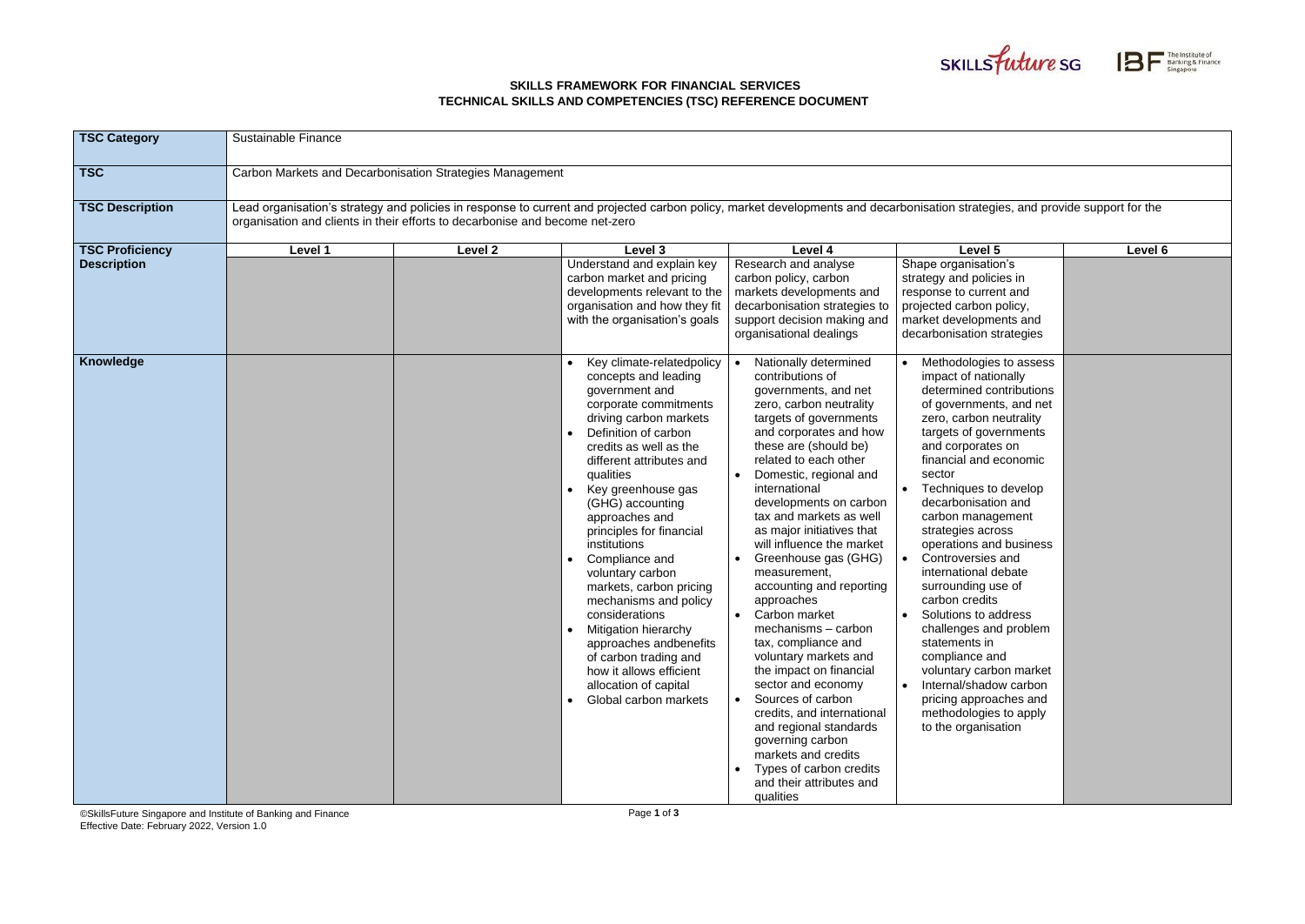## **SKILLS FRAMEWORK FOR FINANCIAL SERVICES TECHNICAL SKILLS AND COMPETENCIES (TSC) REFERENCE DOCUMENT**





|                  |  | <u>I LUI INIUAL UNILLU AND UUMI ETENUILU (TUU) NEI ENENUE DUUUMENT</u>                                                                                                                                                                                                                                                                  |                                                                                                                                                                                                                                                                                                                                                                                                                                                                                                                                                                                                             |                                                                                                                                                                                                                                                                                                                                                                                                                                                                                                                                                                                                                                                                                                                                                                  |                                                                                                           |
|------------------|--|-----------------------------------------------------------------------------------------------------------------------------------------------------------------------------------------------------------------------------------------------------------------------------------------------------------------------------------------|-------------------------------------------------------------------------------------------------------------------------------------------------------------------------------------------------------------------------------------------------------------------------------------------------------------------------------------------------------------------------------------------------------------------------------------------------------------------------------------------------------------------------------------------------------------------------------------------------------------|------------------------------------------------------------------------------------------------------------------------------------------------------------------------------------------------------------------------------------------------------------------------------------------------------------------------------------------------------------------------------------------------------------------------------------------------------------------------------------------------------------------------------------------------------------------------------------------------------------------------------------------------------------------------------------------------------------------------------------------------------------------|-----------------------------------------------------------------------------------------------------------|
| <b>Abilities</b> |  | Identify key carbon<br>related goals e.g. net                                                                                                                                                                                                                                                                                           | Trading and pricing<br>mechanisms of carbon<br>credits<br>Nascent decarbonisation<br>technologies<br>Challenges and<br>$\bullet$<br>limitations of carbon<br>markets<br>Research and analyse<br>$\bullet$<br>developments in global                                                                                                                                                                                                                                                                                                                                                                         | Lead the formulation of<br>organisation's                                                                                                                                                                                                                                                                                                                                                                                                                                                                                                                                                                                                                                                                                                                        |                                                                                                           |
|                  |  | zero, carbon neutral<br>Explain difference<br>between voluntary and<br>compliance carbon<br>markets<br>Identity opportunities for<br>organisations to<br>participate in carbon<br>markets<br>Explain key carbon<br>market and pricing<br>developments and how<br>these fit with the<br>organisation's goals to<br>relevant stakeholders | carbon markets policy,<br>and how they impact the<br>broader economy and<br>the organisation<br>Apply GHG accounting<br>and reporting<br>methodologies in<br>relevant areas of<br>responsibility<br>Develop carbon risk<br>$\bullet$<br>management tools<br>Support development of<br>organisation's carbon<br>management strategies<br>Assess and implement<br>$\bullet$<br>use of voluntary carbon<br>credits to support<br>decarbonisation<br>strategies of organisation<br>and customers<br>Support the sourcing and<br>$\bullet$<br>trading of high quality,<br>third party verified<br>carbon credits | decarbonisation<br>strategies<br>backed by science,<br>including the role and<br>prospects of emerging<br>decarbonisation<br>technologies<br>Assess and implement<br>internal/shadow carbon<br>pricing within the<br>organisation<br>Assess and implement<br>use of voluntary carbon<br>decarbonisation<br>strategies<br>Identify and assess<br>feasibility of solutions to<br>scale voluntary carbon<br>markets<br>Lead sourcing and<br>trading of high quality<br>carbon credits<br>Identify opportunities of<br>carbon markets in<br>support of customers'<br>decarbonisation efforts<br>and product strategies<br>Lead the organisation's<br>involvement in multi-<br>lateral and domestic<br>platforms on carbon<br>markets and provide<br>technical inputs | Develop implementation<br>measures to decarbonise<br>markets in organisation's<br>and embed into business |

| Lead the formulation of<br>organisation's<br>decarbonisation<br>strategies<br>Develop implementation<br>measures to decarbonise<br>backed by science,<br>including the role and<br>prospects of emerging<br>decarbonisation<br>technologies<br>Assess and implement<br>internal/shadow carbon<br>pricing within the<br>organisation<br>Assess and implement<br>use of voluntary carbon<br>markets in organisation's<br>decarbonisation<br>strategies<br>Identify and assess<br>feasibility of solutions to<br>scale voluntary carbon<br>markets |  |
|-------------------------------------------------------------------------------------------------------------------------------------------------------------------------------------------------------------------------------------------------------------------------------------------------------------------------------------------------------------------------------------------------------------------------------------------------------------------------------------------------------------------------------------------------|--|
| Lead sourcing and<br>trading of high quality<br>carbon credits<br>Identify opportunities of<br>carbon markets in<br>support of customers'<br>decarbonisation efforts<br>and embed into business<br>and product strategies<br>Lead the organisation's<br>involvement in multi-<br>lateral and domestic<br>platforms on carbon<br>markets and provide<br>technical innuts                                                                                                                                                                         |  |